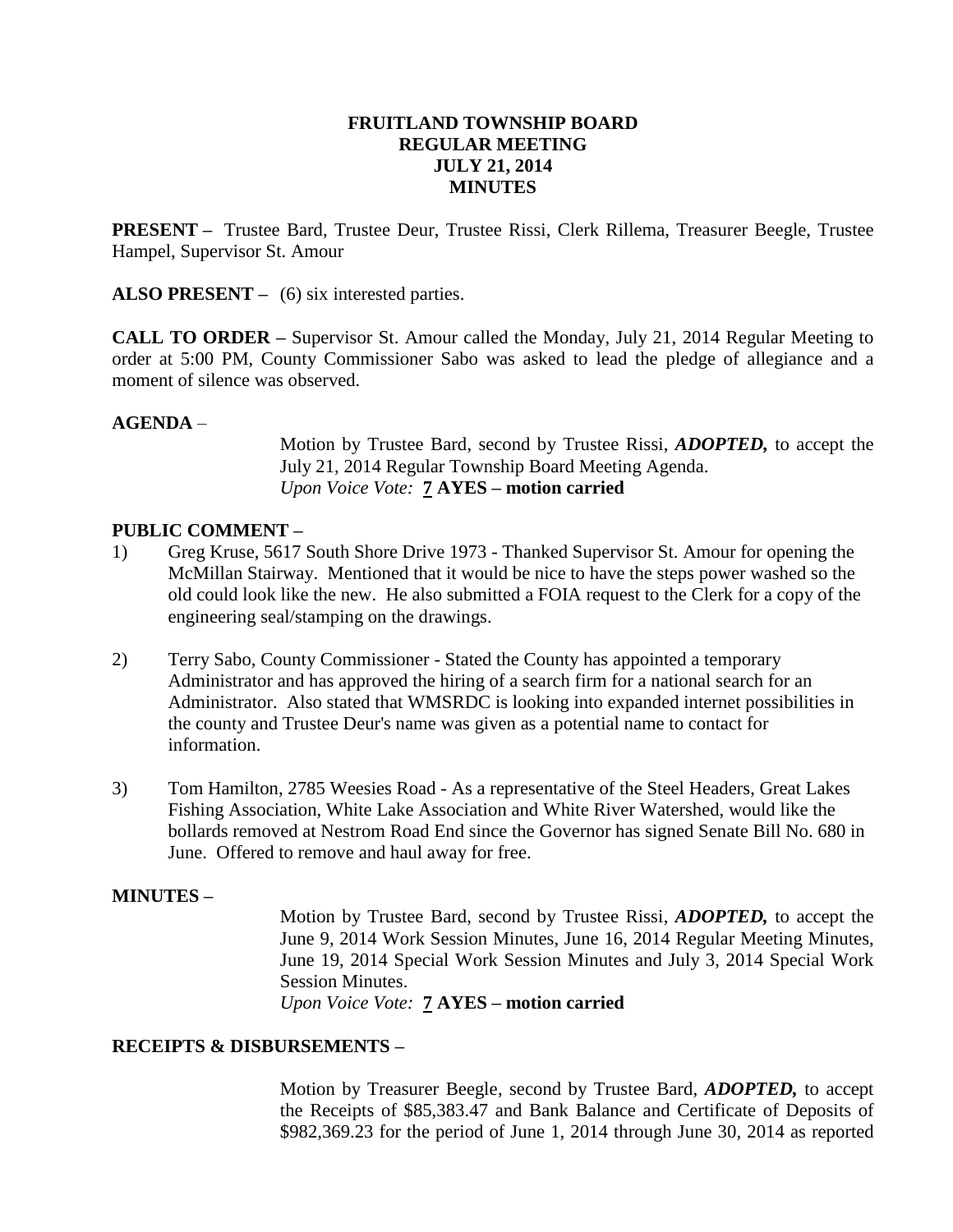by Melissa Beegle, Fruitland Township Treasurer and approve General Fund 101 Disbursements in the amount of \$64,304.42 for the period of June 1, 2014 through June 30, 2014 as reported by Karolyn Rillema, Fruitland Township Clerk.

*Upon Voice Vote:* **7 AYES – motion carried**

**ANNOUNCEMENTS/COMMUNICATIONS –** Supervisor St. Amour stated that the flag pole roping and flags are back up at the WRLS. He stated a public forum for candidates running in the November Election will be held. Deputy Ashker is back from a short medical leave. An opinion regarding the bollards at Nestrom Road End was provided by Attorney Even. At this time, the bollards will be kept in place for health, safety and welfare reasons while at the same time allowing for unimpeded ingress to and egress from White Lake continues. Supervisor St. Amour stated that Assessor Bowen has completed 299 out of the 500 properties set as a goal for this year to be completed. Correspondence was received from the Land Conservancy of West Michigan regarding a matching fund drive for the proposed Anderson Woods Nature Preserve located off Simonelli Road between Bard and Duck Lake Road. The estimated project cost for the Preserve is \$332,000.00 but \$95,000.00 remains to be raised. Supervisor St. Amour received communication from MainStreet Planning that they will be joining Wade Trim Inc. Tim and Janis Johnson will continue to be our planners and the billing rate for their services will remain the same for a minimum of one year.

# **COMMITTEE/BOARD UPDATES –**

- White Lake Ambulance Authority Supervisor St. Amour stated that budget amendments were performed at the last meeting and a potential buyer for the Krause building is in the works. More to come.
- White Lake Fire Authority Treasurer Beegle stated that the WLFA Board voted to go for a 1.65 Millage in February. Supervisor St. Amour stated that the Fire Authority will be requesting the purchase of Fire Station #2 in the near future contingent on the passing of the upcoming millage. The board should discuss setting a price on the building if that is its desire to sell. The Fire Authority is continuing to research Dock Road ownership. It currently is on the tax roll as Fruitland Township but it is not clear how/when that happened.
- Planning Commission -

Motion by Trustee Deur, second by Trustee Rissi , *ADOPTED,* to accept the recommendation of the Planning Commission regarding: Article III General Provisions, Section 3.23 Non-Conforming Buildings, Structures and Uses - **Add:** In the event that any parcel that conformed with the dimensional requirements of this ordinance at the time that a dwelling was erected upon said parcel and thereafter said parcel becomes dimensionally nonconforming as a result of a foreclosure over a portion of the parcel or a partial taking by eminent domain then the use of the remaining parcel for residential purposes shall be allowed to continue, however any structures on the parcel shall not be further enlarged without compliance with such other applicable requirements of this ordinance or as may be allowed by way of variance and Article XX Administration and Enforcement, Section 20.09 Remedies and Enforcement - **Strike:** or any owner of real estate within the Township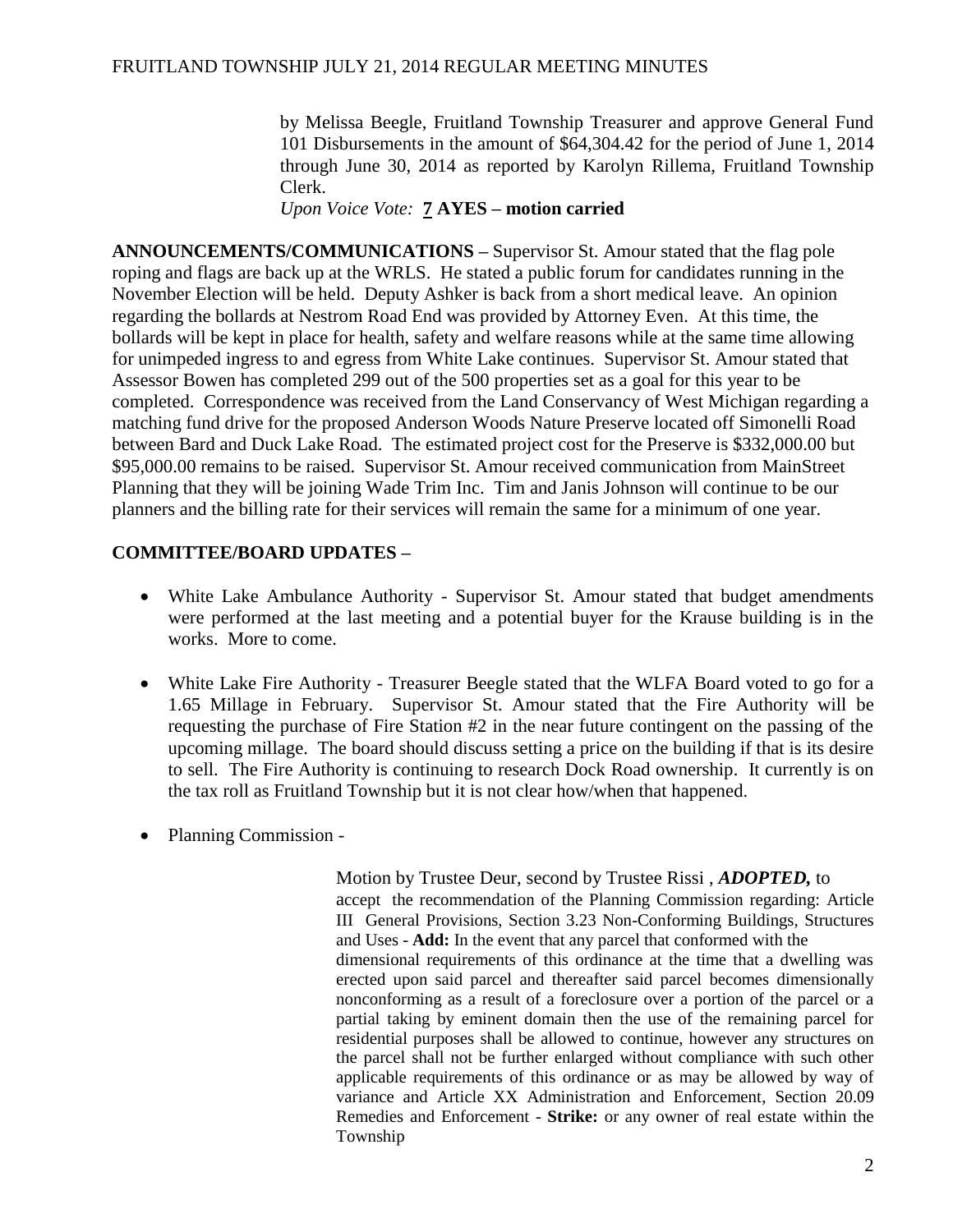## FRUITLAND TOWNSHIP JULY 21, 2014 REGULAR MEETING MINUTES

*Roll Call Vote:* Trustee Hampel **AYE,** Treasurer Beegle **AYE,** Clerk Rillema **AYE,** Trustee Rissi **AYE,** Trustee Deur **AYE,** Trustee Bard **AYE,** Supervisor St. Amour **AYE** - **motion carried 7-0**

- Zoning Board of Appeals Clerk Rillema stated that the ZBA met on Monday, July 14, 2014. Two hearings were scheduled. Applicant Chris & Kristen Schneider 5915 Murray Road, 61-06- 578-001-0001-33 requested a variance from Article III, General Provisions, Section 3.23 Non-Conforming Buildings, Structures and Uses, (B) Expansion and Substitution of Non-Conforming Buildings or Structures. The Zoning Board of Appeals voted unanimously to grant the variance to rotate the NE Corner a minimum of 9' from the edge of the paved drive with Zoning Administrator Sandel working with them to establish that point. Applicant Catherine Rombouts 3469 Todd Road, 61-06-115-300-0001-07 requested a variance from Article VI, Section 6.04 Site Development Standards, Front Yard Setback. The Zoning Board of Appeals voted 3-2 to grant the variance per the drawing that was submitted with a 30' setback on the west line of the private street with the size of the building not to exceed 28' x 32'.
- Duck Creek Watershed Trustee Rissi has resigned from the Duck Creek Watershed and Supervisor St. Amour asked Trustee Hampel if she would be interested in serving on that committee. Trustee Hampel will get back with Supervisor St. Amour in a few days with her decision.

# **OLD BUSINESS –**

- 1. Buzz's Lakeside Inn Supervisor St. Amour reported that a phone conversation took place with Zoning Administrator Sandel, Planning Chair Roesler, the Kaehler's (owners) of LSI, LSI Legal Counsel - Doug McNeil and Fruitland Township legal counsel - Kevin Even to discuss a possible solution to the expanded use of the patio that the Zoning Board of Appeals denied. The Planning Commission will discuss at their August meeting to set up a subcommittee for ideas going forward.
- 2. McMillan Road End Stairway Muskegon Conservation District Quote -

Motion by Supervisor St. Amour, second by Treasurer Beegle, *ADOPTED,* to authorize the payment of \$4,351.67 to Muskegon Conservation District for the upgrades to the McMillan Road End stairway which replaces the motion from the Regular Meeting on April 21, 2014. *Roll Call Vote:* Trustee Bard **AYE,** Trustee Deur **AYE,** Trustee Rissi **AYE,**  Clerk Rillema **AYE,** Treasurer Beegle **AYE,** Trustee Hampel **AYE,**  Supervisor St. Amour **AYE - motion carried 7-0**

## **NEW BUSINESS -**

- 1. Cemetery Ordinance Trustee Bard stated that since the work session, several additional items were reviewed in the ordinance and presented to Attorney Even for his review. More discussion at the August work session will take place.
- 2. Computerized Tax Roll Approval Resolution 2014-13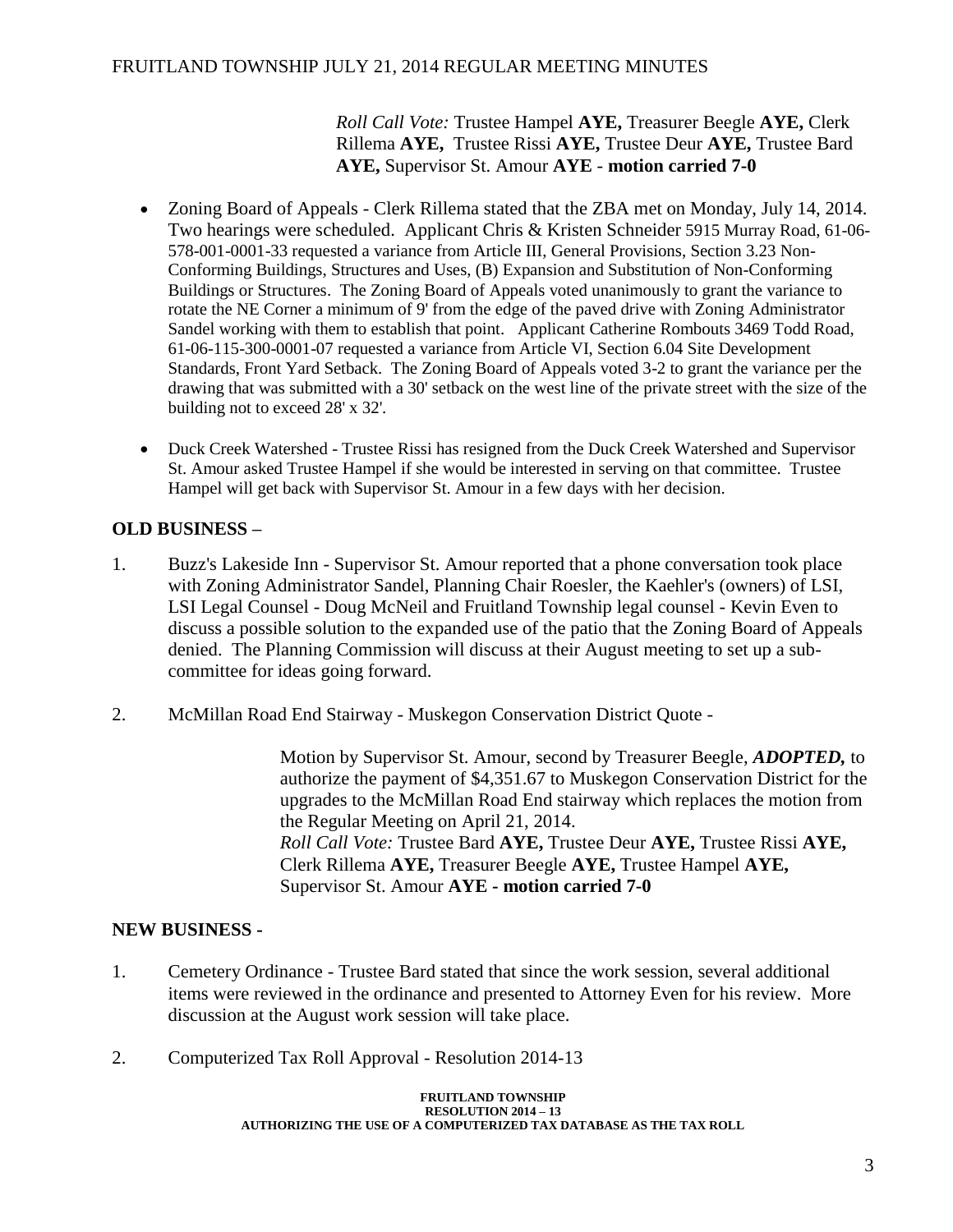## FRUITLAND TOWNSHIP JULY 21, 2014 REGULAR MEETING MINUTES

WHEREAS, Act 112 of the Public Acts of 1990, approved by the Governor June 20, 1990 permits assessing officers to prepare a tax roll for use as a collection and accounting tool by the Fruitland Township Assessor and Fruitland township Treasurer that is prepared and maintained by a computer system and its software when the system and the procedures that are followed adhere to the requirements of Act 112 of 1990 and,

*WHEREAS,* the data processing used by Muskegon County and Muskegon County Equalization and the Muskegon County Treasurer's office has been demonstrated to be compatible with the BS&A Tax Administration Program used by the Fruitland Township.

Motion by Treasurer Beegle, second by Trustee Rissi, *ADOPTED ,* Resolution 2014-13 to authorize the use of a computerized database as the tax roll..

Upon a roll call vote, with all members present, the members voted as follows:

**"AYE"**: Trustee Bard, Trustee Deur, Trustee Rissi, Clerk Rillema, Treasurer Beegle, Trustee Hampel, Supervisor St. Amour **"NAY"**: None

**"ABSENT"**: None

*BE IT RESOLVED THAT,* the Board of Fruitland Township, *ADOPTED,* Resolution 2014-13 approves the request for authority to use a computerized database as the tax roll and authorizes the Treasurer and Assessor to complete and sign the "Request for Approval of Computerized Tax Roll" form to be forwarded to the Michigan State Tax Commission and State Treasurer at a Regular Meeting of the Fruitland Township Board at 5:00 PM on Monday, July 21, 2014.

Karolyn Rillema, Clerk Township of Fruitland

3. 1st Quarter Budget Amendments -

Motion by Clerk Rillema, second by Trustee Bard, *ADOPTED,* to authorize Clerk Rillema to make the 1st Quarter 2014-15 Budget Amendments as presented. *Roll Call Vote:* Trustee Hampel **AYE,** Trustee Deur **AYE,** Trustee Rissi **AYE,** Clerk Rillema **AYE,** Treasurer Beegle **AYE,** Trustee Hampel **AYE,** 

|  |  |  |  |  | Supervisor St. Amour AYE - motion carried 7-0 |  |
|--|--|--|--|--|-----------------------------------------------|--|
|--|--|--|--|--|-----------------------------------------------|--|

| <b>ACCT NUMBER</b><br><b>DESCRIPTION</b> |                                | <b>REASON</b>                            | <b>AMOUNT</b>  | <b>INCREASE/</b> | <b>OVER/UNDER</b><br><b>BUDGETED</b> |
|------------------------------------------|--------------------------------|------------------------------------------|----------------|------------------|--------------------------------------|
| <b>REVENUES</b>                          |                                |                                          |                | <b>DECREASE</b>  |                                      |
| <b>FUND 101</b>                          |                                |                                          |                |                  |                                      |
| 101-000-622.002                          | Zoning - PLZ                   | additional planning comm reviews         | \$<br>250.00   | increase         | under budgeted                       |
| 101-000-643.000                          | Cemetery Lot Sales             | additional lot sales                     | \$<br>1,700.00 | increase         | under budgeted                       |
| 101-000-659.000                          | <b>Civil Infraction Fines</b>  | additional fines collected               | \$100.00       | increase         | under budgeted                       |
| 101-000-671.000                          | <b>Other Revenues</b>          | Life Ring Funding, Postage               | \$<br>272.11   | increase         | under budgeted                       |
|                                          |                                |                                          | 2,322.11<br>\$ |                  |                                      |
| <b>FUND 101</b>                          |                                |                                          |                |                  |                                      |
| <b>APPROPRIATIONS</b>                    |                                |                                          |                |                  |                                      |
| 101-746-930.000                          | Repairs & Maintenance          | Furnace Repairs/Remove Sand @<br>Pier    | \$<br>390.04   | increase         | under budgeted                       |
|                                          |                                |                                          | \$<br>390.04   |                  |                                      |
| <b>FUND 140</b>                          |                                |                                          |                |                  |                                      |
| <b>REVENUES</b>                          |                                |                                          |                |                  |                                      |
| 140-000-575.000                          | <b>Metro Authority Revenue</b> | additional revenue received              | \$330.66       | increase         | under budgeted                       |
|                                          |                                |                                          |                |                  |                                      |
| <b>FUND 180</b>                          |                                |                                          |                |                  |                                      |
| <b>REVENUES</b>                          |                                |                                          |                |                  |                                      |
| 180-000-540.000                          | Donations                      | Community Building monthly<br>collection | \$600.00       | increase         | under budgeted                       |
|                                          |                                |                                          |                |                  |                                      |
| <b>FUND 990</b>                          |                                |                                          |                |                  |                                      |
| <b>REVENUES</b>                          |                                |                                          |                |                  |                                      |
| 990-000-664.000                          | Interest on Deposits           | interest earned                          | \$38.20        | increase         | under budgeted                       |
|                                          |                                |                                          |                |                  |                                      |

4. Tree Trimming (WRLS/Community Building) -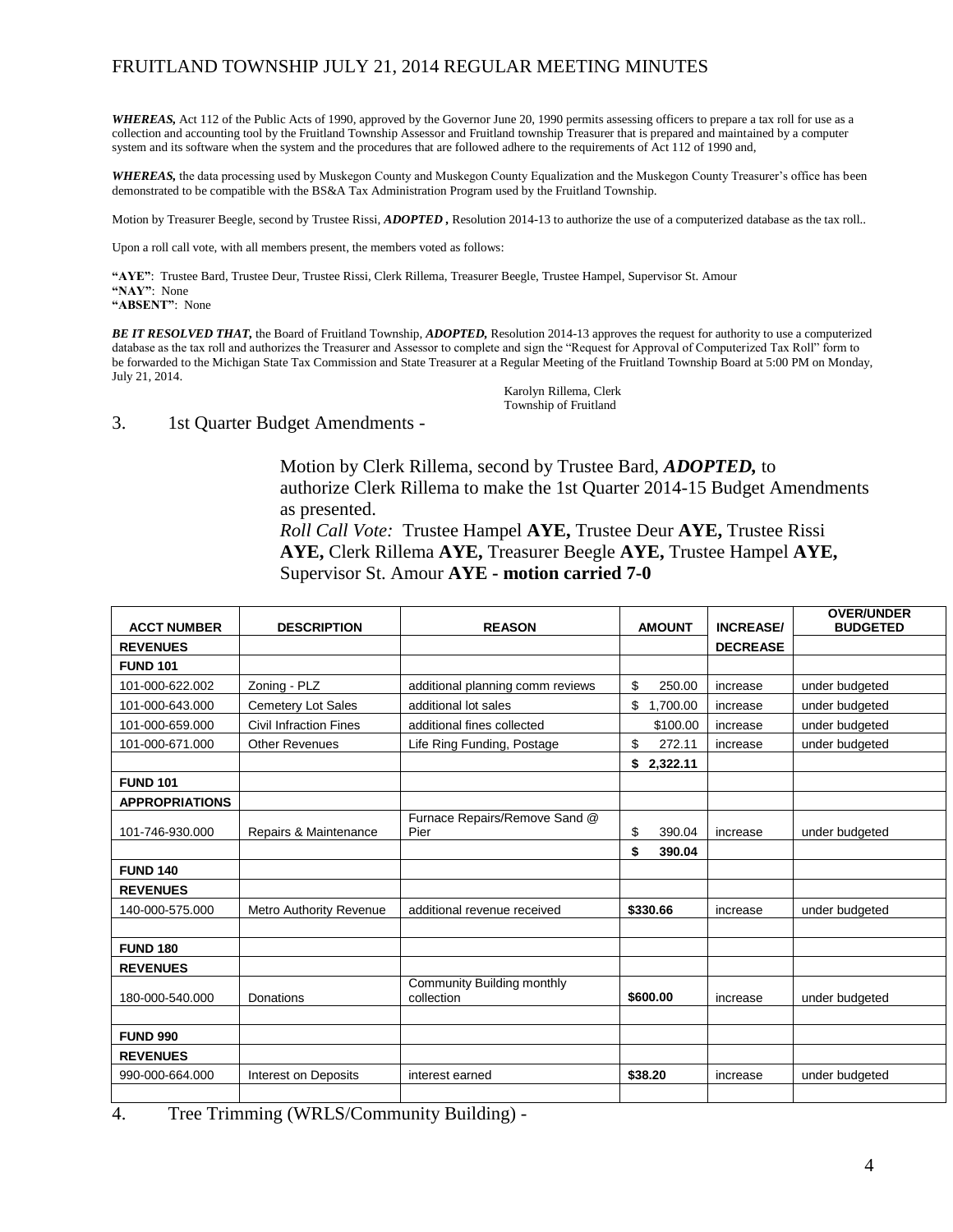#### FRUITLAND TOWNSHIP JULY 21, 2014 REGULAR MEETING MINUTES

Motion by Supervisor St. Amour, second by Trustee Deur, *ADOPTED,* to authorize Supervisor St. Amour to hire Arbor Care Enterprises to do tree trimming at the Community Building in the amount of \$2,070.00. *Roll Call Vote:* Trustee Bard **AYE,** Trustee Deur **AYE,** Trustee Rissi **AYE,** Clerk Rillema **AYE,** Treasurer Beegle **AYE,** Trustee Hampel **AYE,**  Supervisor St. Amour **AYE - motion carried 7-0**

The board would like to hold off on the trimming at the WRLS so Supervisor St. Amour can gain additional estimates from other vendors.

5. Zoning Map Adoption -

Motion by Clerk Rillema, second by Trustee Deur, *ADOPTED,* to authorize Clerk Rillema to sign and place on file the updated Fruitland Township Zoning Map dated July 21, 2014. *Upon Voice Vote:* **7 AYES - motion carried 7-0**

6. White River Light Station - National Register of Historic Places -

Motion by Clerk Rillema, second by Trustee Bard, *ADOPTED,* to authorize Supervisor St. Amour to write a letter to SPLKA stating that Fruitland Township is interested in the White River Light Station being nominated for the National Register of Historic Places. *Upon Voice Vote:* **7 AYES - motion carried 7-0**

7. Nestrom Road/Bittersweet Drive/MCRC - Supervisor St. Amour met with a resident of Bittersweet Road concerned about the two-track portion of Nestrom Road's use for dumping of litter, speeding, drinking, etc. Residents in the neighborhood signed a letter dated July 14, 2014 requesting the closure of that area of road.

> Motion by Trustee Deur, second by Trustee Bard, *ADOPTED,* to suspend for open floor comments from resident Dave Taghoun at 5:55 PM. *Roll Call Vote:* Trustee Hampel **AYE,** Trustee Deur **AYE,** Trustee Rissi **AYE,** Clerk Rillema **AYE,** Treasurer Beegle **AYE,** Trustee Hampel **AYE,**  Supervisor St. Amour **AYE - motion carried 7-0**

Mr. Taghoun stated that he picks up the litter every two weeks or so and is tired of doing so.

Motion by Clerk Rillema, second by Treasurer Beegle, *ADOPTED,* to close open floor comments at 5:58 PM. *Roll Call Vote:* Trustee Hampel **AYE,** Trustee Deur **AYE,** Trustee Rissi **AYE,** Clerk Rillema **AYE,** Treasurer Beegle **AYE,** Trustee Hampel **AYE,**  Supervisor St. Amour **AYE - motion carried 7-0**

Supervisor St. Amour stated that it is the MCRC's jurisdiction and polled the board on whether they would like it open or closed. The board favorably agreed to support the closing of that stretch of road for the safety and welfare of the community. Supervisor St. Amour will contact the MCRC Managing Director Hulka with our support to have them close it.